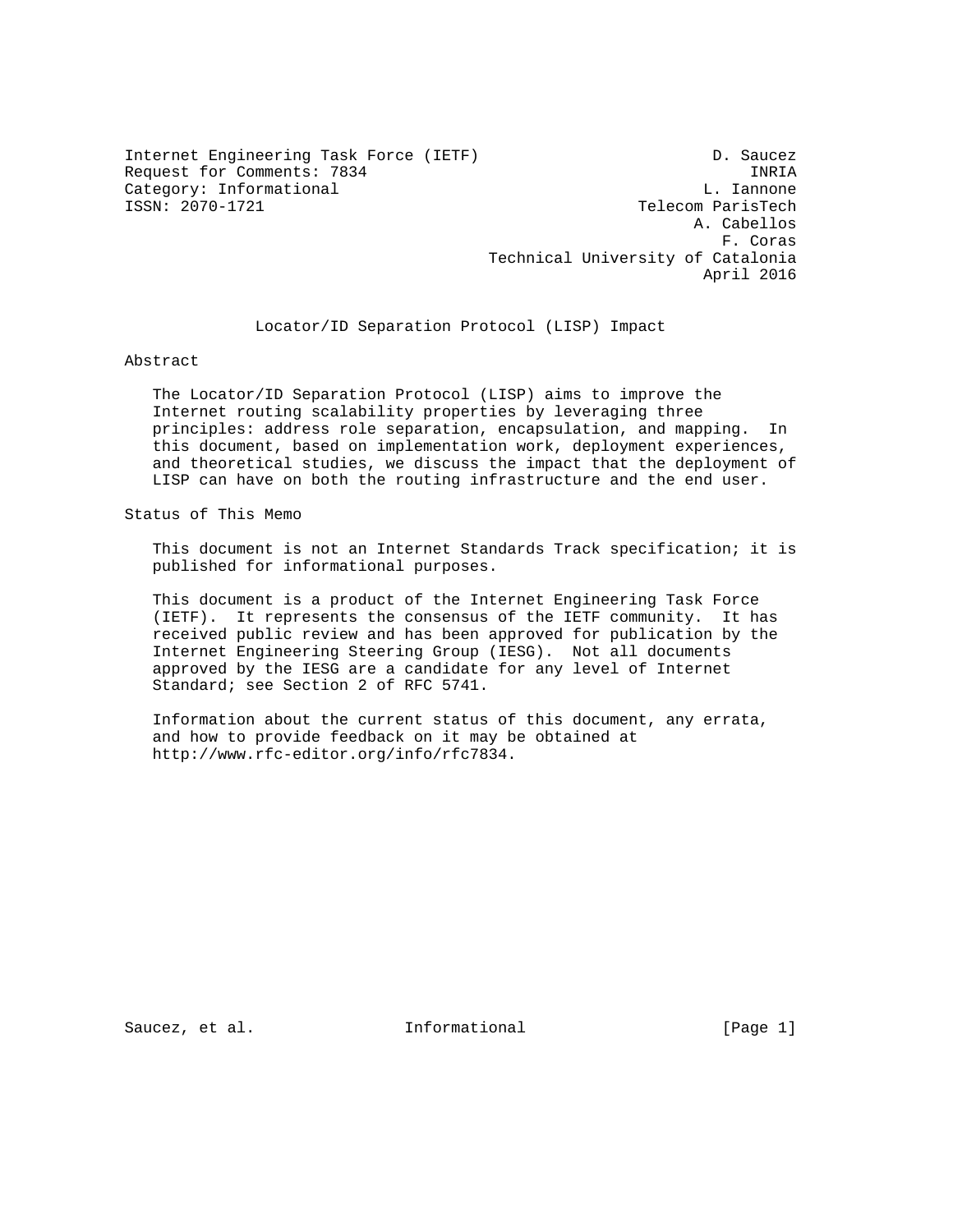## Copyright Notice

 Copyright (c) 2016 IETF Trust and the persons identified as the document authors. All rights reserved.

 This document is subject to BCP 78 and the IETF Trust's Legal Provisions Relating to IETF Documents (http://trustee.ietf.org/license-info) in effect on the date of publication of this document. Please review these documents carefully, as they describe your rights and restrictions with respect to this document. Code Components extracted from this document must include Simplified BSD License text as described in Section 4.e of the Trust Legal Provisions and are provided without warranty as described in the Simplified BSD License.

Table of Contents

| $2^{\circ}$                                                         | 4            |
|---------------------------------------------------------------------|--------------|
| LISP for Scaling the Internet Routing Architecture<br>$\mathcal{E}$ | 5            |
| Beyond Scaling the Internet Routing Architecture                    | 6            |
|                                                                     | - 8          |
| 4.2. LISP for IPv6 Co-existence                                     | - 8          |
| 4.3. Inter-domain Multicast                                         | $\mathsf{Q}$ |
| 5. Impact of LISP on Operations and Business Models                 | 10           |
| 5.1. Impact on Non-LISP Traffic and Sites                           | 10           |
| 5.2. Impact on LISP Traffic and Sites                               | 11           |
|                                                                     | 12           |
|                                                                     |              |
| Normative References 13<br>7.1.                                     |              |
| 7.2. Informative References 14                                      |              |
|                                                                     | 17           |
|                                                                     | 18           |

Saucez, et al. 1nformational [Page 2]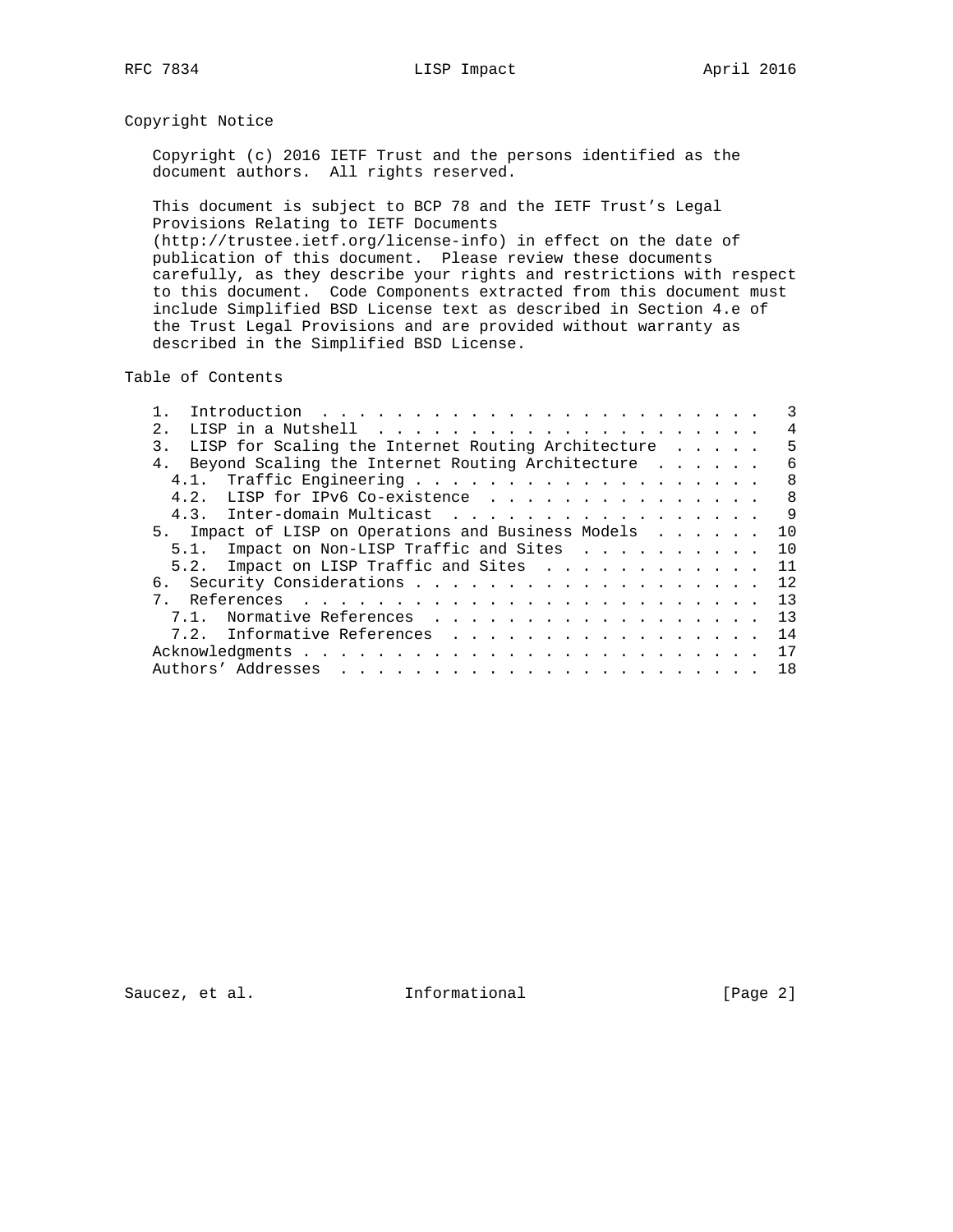# RFC 7834 LISP Impact April 2016

## 1. Introduction

 The Locator/ID Separation Protocol (LISP) relies on three principles to improve the scalability properties of Internet routing: address role separation, encapsulation, and mapping. When invented, LISP was targeted at solving the Internet routing scaling problem [RFC4984]. There have now been years of implementations and experiments examining the impact and open questions of using LISP to improve inter-domain routing scalability. Experience has shown that because LISP utilizes mapping and encapsulation technologies, it can be deployed and used for purposes that go beyond routing scalability. For example, LISP provides a mean for a LISP site to precisely control its inter-domain outgoing and incoming traffic, with the possibility to apply different policies to different domains exchanging traffic with it. LISP can also be used to ease the transition from IPv4 to IPv6 as it allows the transport of IPv4 over IPv6 or IPv6 over IPv4. Furthermore, LISP also supports inter-domain multicast.

 Leveraging implementation and deployment experience, as well as research work, this document describes, at a high level, the impacts and open questions still seen in LISP. This information is particularly useful for considering future approaches and to support further experimentation to clarify some large open questions (e.g., around the operations). LISP utilizes a tunnel-based data plane and a distributed control plane. LISP requires some new functionalities, such as reachability mechanisms. Because LISP is more than a simple encapsulation technology and is a new technology, until even more deployment experience is gained, some open questions related to LISP deployment and operations remain. As an encapsulation technology, there may be concerns on reduced Maximum Transmission Unit (MTU) size in some deployments. An important impact of LISP is on network operations related to resiliency and troubleshooting. As LISP relies on cached mappings and on encapsulation, resiliency during failures and troubleshooting may be more difficult. Also, the use of encapsulation may make failure detection and recovery slower, and it will require more coordination than with a single, non-encapsulated, routing domain solution.

Saucez, et al. 1nformational [Page 3]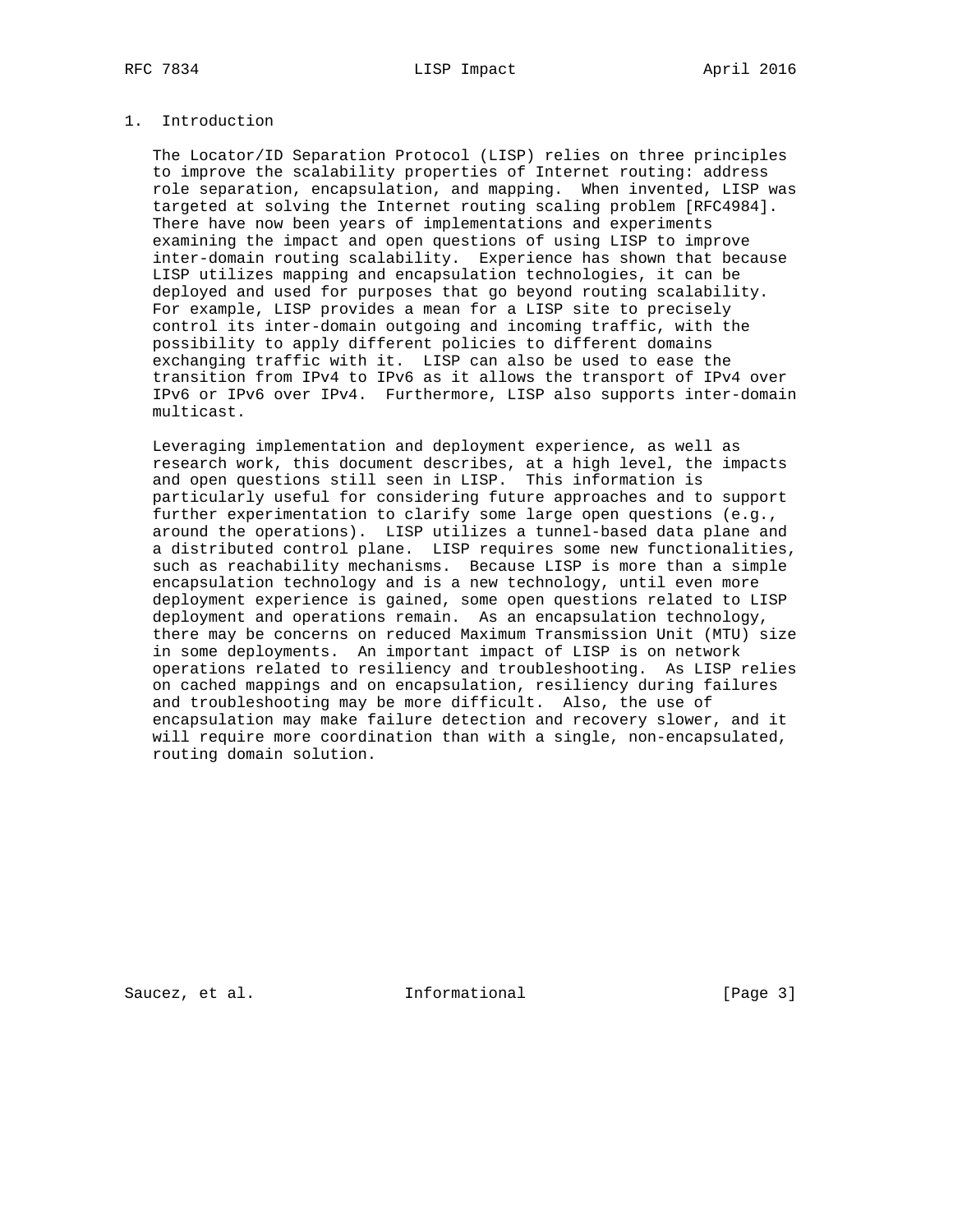### 2. LISP in a Nutshell

 LISP relies on three principles: address role separation, encapsulation, and mapping.

 The address space is divided into two sets that have different semantic meanings: the Routing Locators (RLOCs) and the Endpoint Identifiers (EIDs). RLOCs are addresses typically assigned from the Provider Aggregatable (PA) address space. The EIDs are attributed to the nodes in the edge networks, by a block of contiguous addresses, which are typically Provider Independent (PI). To limit the scalability problem, LISP only requires the PA routes towards the RLOCs to be announced in the provider infrastructure. Whereas for non-LISP deployments, the EIDs need to be propagated as well.

 LISP routers are used at the boundary between the EID and the RLOC spaces. Routers used to exit the EID space (towards the provider domain) are called Ingress Tunnel Routers (ITRs), and those used to enter the EID space (from the provider domain) are called the Egress Tunnel Routers (ETRs). When a host sends a packet to a remote destination, it sends it as in the non-LISP Internet. The packet arrives at the border of its site at an ITR. Because EIDs are not routable on the Internet, the packet is encapsulated with the source address set to the ITR RLOC and the destination address set to the ETR RLOC. The encapsulated packet is then forwarded in the provider domain until it reaches the selected ETR. The ETR de-encapsulates the packet and forwards it to its final destination. The acronym xTR stands for Ingress/Egress Tunnel Router and is used for a router playing these two roles.

 The correspondence between EIDs and RLOCs is given by the mappings. When an ITR needs to find ETR RLOCs that serve an EID, it queries a mapping system. With the LISP Canonical Address Format (LCAF) [LISP-LCAF], LISP is not restricted to the Internet protocol for the EID addresses. With LCAF, any address type can be used as EID (the address is only the key for the mapping lookup). LISP can transport, for example, Ethernet frames over the Internet.

 An introduction to LISP can be found in [RFC7215]. The LISP specifications are given in [RFC6830], [RFC6833], [LISP-DDT], [RFC6836], [RFC6832], and [RFC6834].

Saucez, et al. 1nformational [Page 4]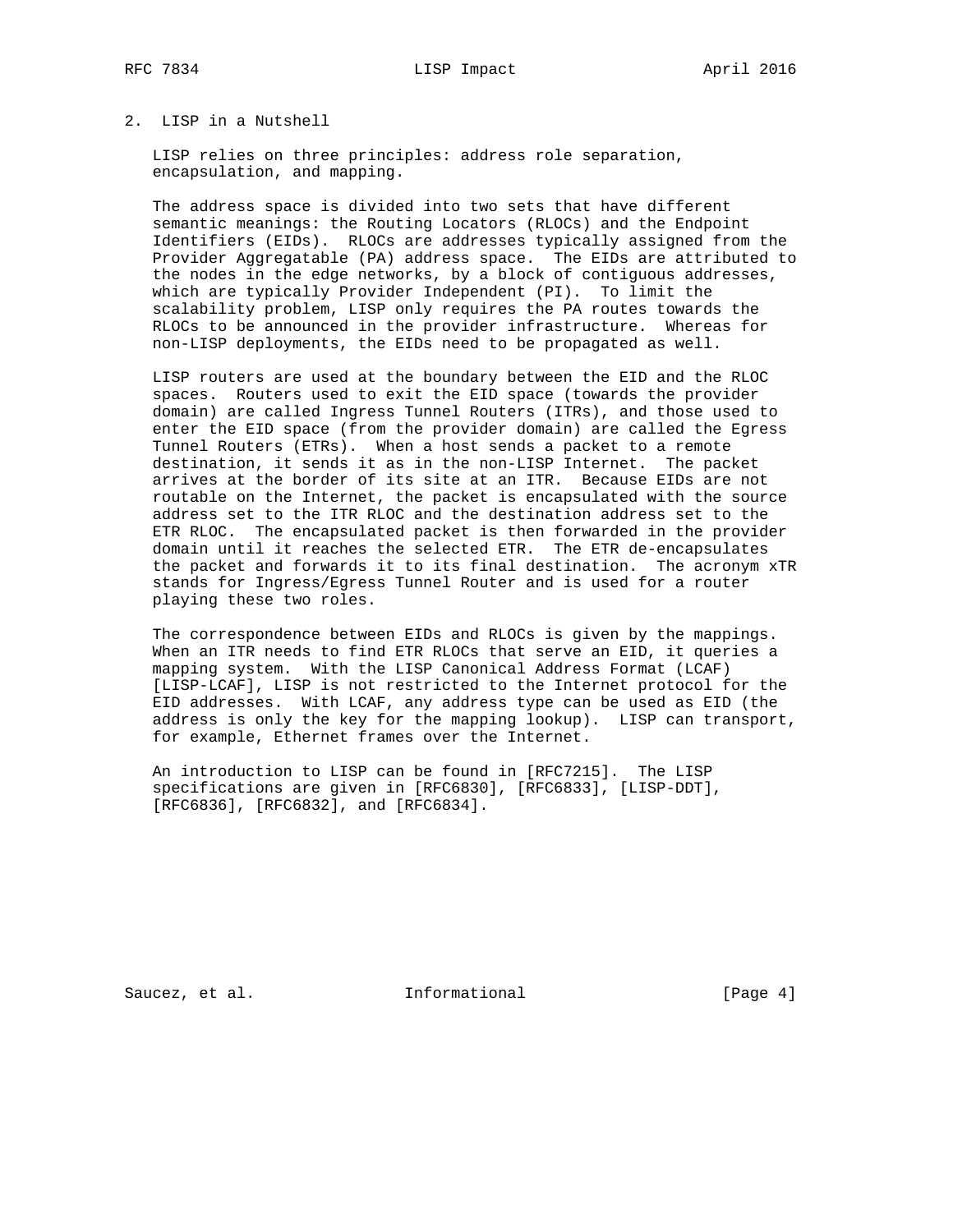3. LISP for Scaling the Internet Routing Architecture

 The original goal of LISP was to improve the scalability properties of the Internet routing architecture. LISP utilizes traffic engineering and stub Autonomous System (AS) prefixes (not announced anymore in the Default-Free Zone (DFZ)), so that routing tables are smaller and more stable (i.e., they experience less churn). Furthermore, at the edge of the network, information necessary to forward packets (i.e., the mappings) is obtained on demand using a pull model (whereas the current Internet BGP model uses a push model). Therefore, the scalability of edge networks is less dependent on the Internet's size and more related to its traffic matrix. This scaling improvement has been proven by several studies (see below). The research studies cited hereafter are based on the following assumptions:

- o EID-to-RLOC mappings follow the same prefix size as the current BGP routing infrastructure (current PI addresses only);
- o EIDs are used only at the stub ASes, not in the transit ASes; and
- o the RLOCs of an EID prefix are deployed at the edge between the stubs owning the EID prefix and the providers, allocating the RLOCs in a PA mode.

 The above assumptions are inline with [RFC7215] and current LISP deployments. It is recognized these assumptions may change in the longer term. [KIF13] and [CDLC] explore different EID prefix space sizes and still show results that are consistent and equivalent to the above assumptions.

 Quoitin et al. [QIdLB07] show that the separation between locator and identifier roles at the network level improves the routing scalability by reducing the Routing Information Base (RIB) size (up to one order of magnitude) and increases path diversity and thus the traffic engineering capabilities. [IB07] and [KIF13] show, based on real Internet traffic traces, that the number of mapping entries that must be handled by an ITR of a network with up to 20,000 users is limited to few tens of thousands; the signaling traffic (i.e., Map-Request/Map-Reply packets) is in the same order of magnitude similar to DNS request/reply traffic; and the encapsulation overhead, while not negligible, is very limited (in the order of few percentage points of the total traffic volume).

 Previous studies consider the case of a timer-based cache eviction policy (i.e., mappings are deleted from the cache upon timeout), while [CDLC] has a more general approach based on the Least Recently Used (LRU) eviction policy, proposing an analytic model for the EID-

Saucez, et al. 1nformational 1999 [Page 5]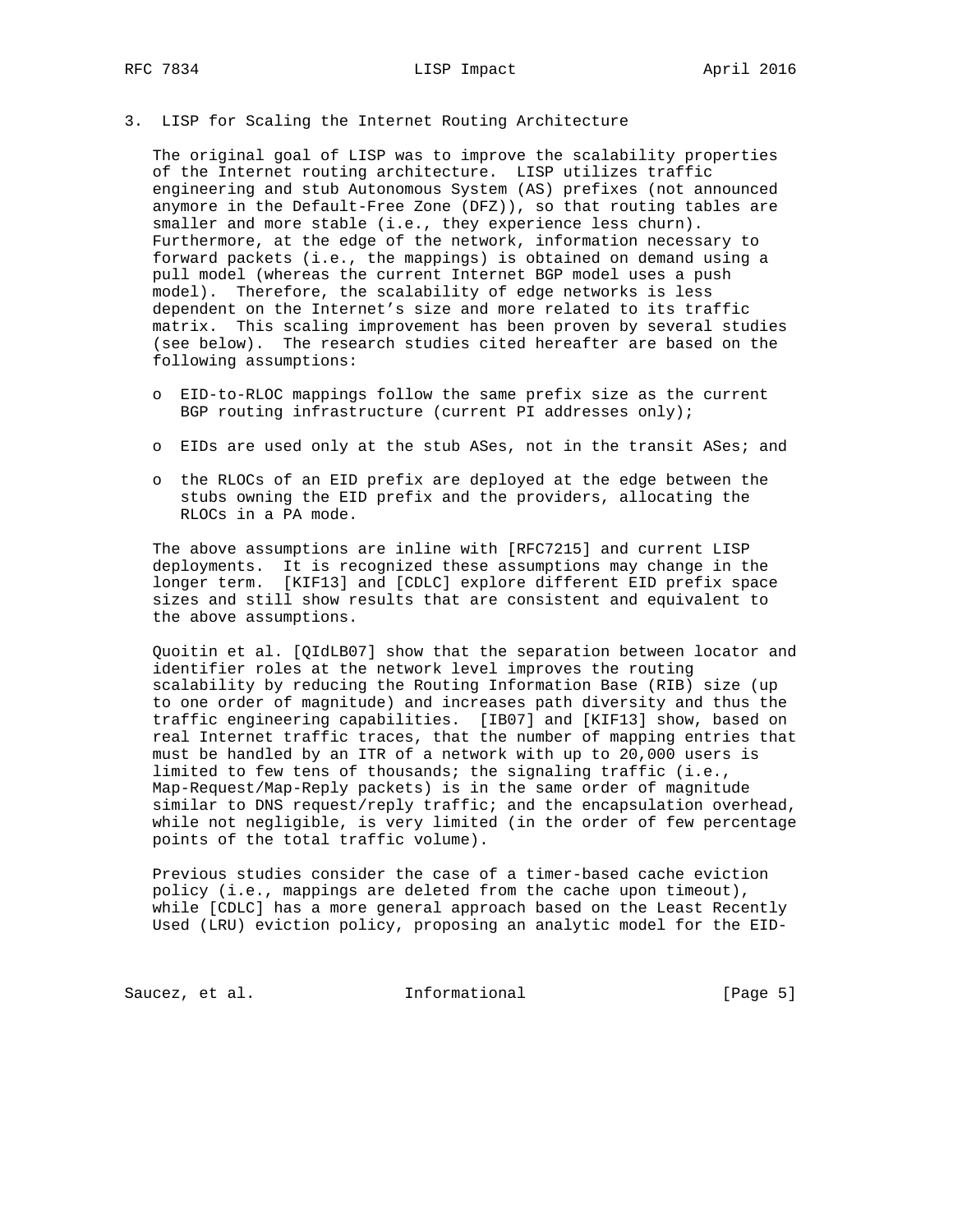to-RLOC cache size when prefix-level traffic has a stationary generating process. The model shows that miss rate can be accurately predicted from the EID-to-RLOC cache size and a small set of easily measurable traffic parameters. The model was validated using four one-day-long packet traces collected at egress points of a campus network and an academic exchange point considering EID prefixes as being of the same size as BGP prefixes. Consequently, operators can provision the EID-to-RLOC cache of their ITRs according to the miss rate they want to achieve for their given traffic.

 Results in [CDLC] indicate that for a given target miss ratio, the size of the cache depends only on the parameters of the popularity distribution; the size of the cache is independent of the number of users (the size of the LISP site) and the number of destinations (the size of the EID prefix space). Assuming that the popularity distribution remains constant, this means that as the number of users and the number of destinations grow, the cache size needed to obtain a given miss rate remains constant O(1).

 LISP usually populates its EID-to-RLOC cache in a pull mode, which means that mappings are retrieved on demand by the ITR. The main advantage of this mode is that the EID-to-RLOC cache size only depends on the traffic characteristics at the ITR and is independent of the size of the provider domain. This benefit comes at the cost of some delay to transmit the packets that do not hit an entry in the cache (for which a mapping has to be learned). This delay is bound by the time necessary to retrieve the mapping from the mapping system. Moreover, similarly to a push model (e.g., BGP), the pull model induces signaling messages that correspond to the retrieval of mappings upon cache miss. The difference being that the signaling load only depends on the traffic at the ITR and is not triggered by external events such as in BGP. [CDLC] shows that the miss rate is a function of the EID-to-RLOC cache size and traffic generation process, and [CDLC], [SDIB08], and [SDIB08] show from traffic traces that, in practice, the cache miss rate, and thus the signaling rate, remain low.

4. Beyond Scaling the Internet Routing Architecture

 LISP is more than just a scalability solution; it is also a tool to provide both incoming and outgoing traffic engineering [S11] [LISP-TE], it can be used as an IPv6 transition at the routing level, and it can be used for inter-domain multicast [RFC6831] [LISP-RE]. Also, LISP has been identified for use to support devices' Internet mobility [LISP-MN] and to support virtual machines' mobility in data centers and multi-tenant VPNs. These last two uses are not discussed further as they are out of the scope of the current LISP Working Group charter.

Saucez, et al. 1nformational [Page 6]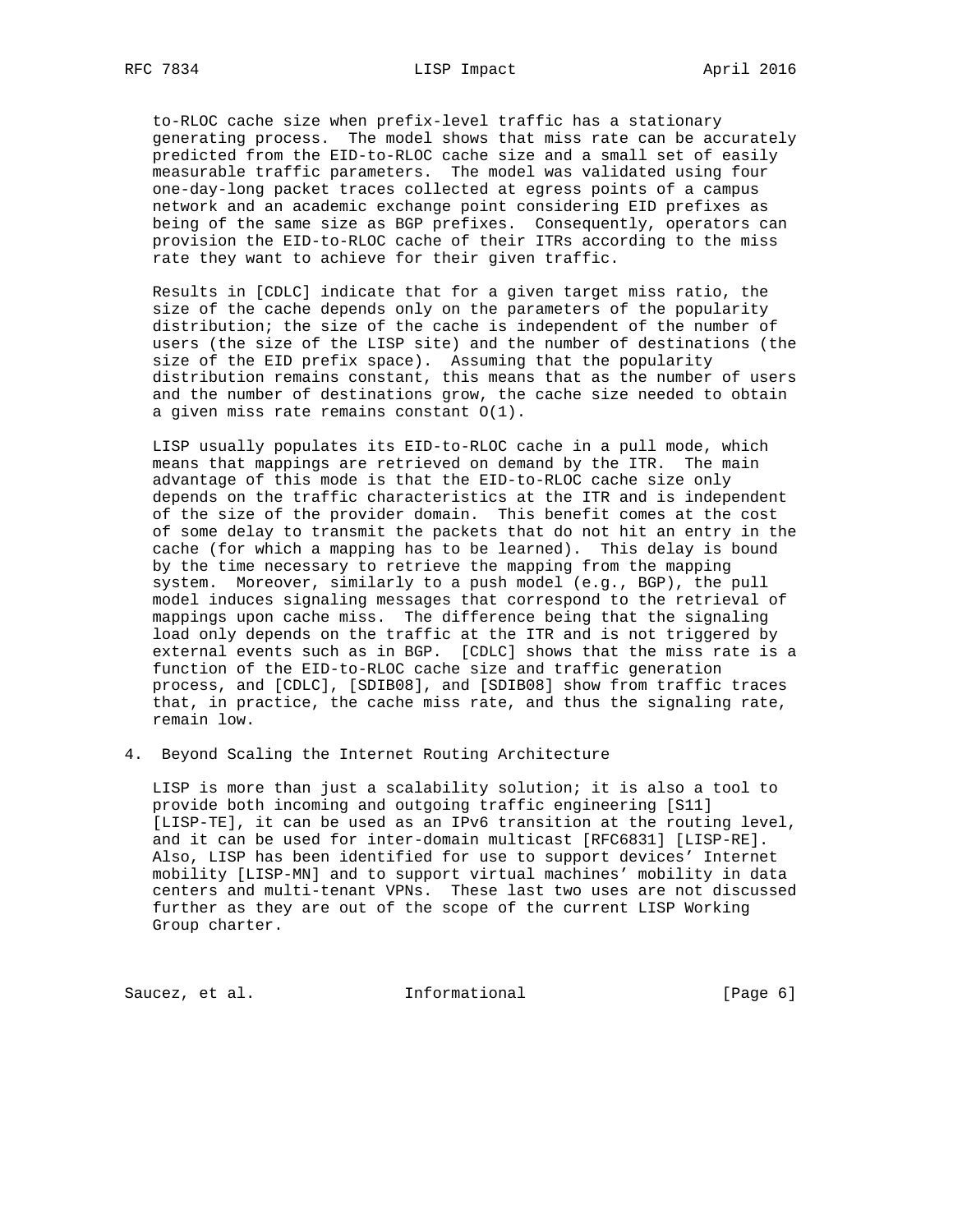A key advantage of the LISP architecture is that it facilitates routing in environments where there is little to no correlation between network endpoints and topological location. In service provider environments, this application is needed in a range of consumer use cases that require an inline anchor to deliver a service to subscribers. Inline anchors provide one of three types of capabilities:

- o enable mobility of subscriber endpoints
- o enable chaining of middlebox functions and services
- o enable functions to be scaled out seamlessly

 Without LISP, the approach commonly used by operators is to aggregate service anchors in custom-built boxes. This limits deployments as endpoints can only move on the same mobile gateway, functions can be chained only if traffic traverses the same wire or the same Deep Packet Inspection (DPI) box, and capacity can be scaled out only if traffic fans out to/from a specific load balancer.

 With LISP, service providers are able to distribute, virtualize, and instantiate subscriber-service anchors anywhere in the network. Typical use cases for virtualized inline anchors and network functions include Distributed Mobility and Virtualized Evolved Packet Core (vEPC), Virtualized Customer Premise Equipment (vCPE), where functionality previously anchored at a customer premise is now dynamically allocated in the network, Virtualized SGi LAN, Virtual IP Multimedia Subsystems (IMSs), Virtual Session Border Controller (SBC), etc.

 ConteXtream [ConteXtream] has been deploying map-assisted overlay networks since 2006, first with a proprietary solution, then evolving to standard LISP. The solution has been deployed in production in three tier-1 operators spanning hundreds of millions of subscribers. Map-assisted overlays had been primarily used to map subscriber flows to services resources dynamically based on profiles and conditions. Specifically, it has been used to map mobile subscribers to value added/optimization services, broadband subscribers to telephony services, and fixed-mobile subscribers to Broadband Network Gateway (BNG) functions and Internet access services. The LISP map-assisted overlay architecture is used to optimally resolve subscriber to services, functions, instances, and IP overlay aggregation locations on a per-flow basis and just in time.

Saucez, et al. 1nformational 1999 [Page 7]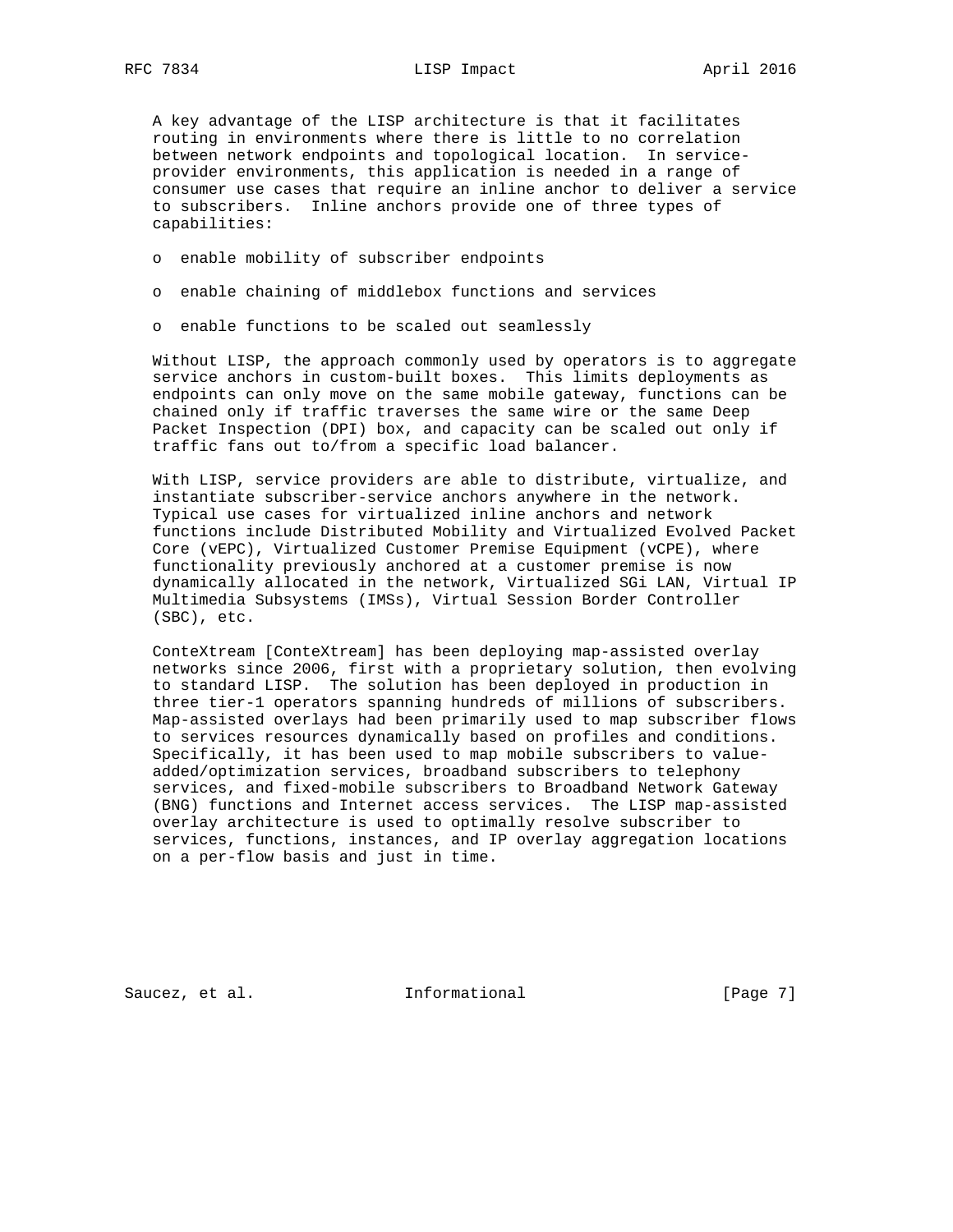## 4.1. Traffic Engineering

 In the current (non-LISP) routing infrastructure, addresses used by stub networks are globally routable, and the routing system distributes the routes to reach these stubs. With LISP, the EID prefixes of a LISP site are not routable in the DFZ; mappings are needed in order to determine the list of LISP routers to contact to forward packets. This difference is significant for two reasons. First, packets are not forwarded to a site but to a specific router. Second, a site can control the entry points for its traffic by controlling its mappings.

 For traffic engineering purposes, a mapping associates an EID prefix to a list of RLOCs. Each RLOC is annotated with a priority and a weight. When there are several RLOCs, the ITR selects the one with the highest priority and sends the encapsulated packet to this RLOC. If several RLOCs with the highest priority exist, then the traffic is balanced proportionally to their weight among such RLOCs. Traffic engineering in LISP thus allows the mapping owner to have a fine grained control on the primary and backup path for its incoming and outgoing packet use. In addition, it can share the load among its links. An example of the use of such a feature is described by Saucez et al. [SDIB08], which shows how to use LISP to direct different types of traffic on different links having different capacity.

 Traffic engineering in LISP goes one step further, as every Map- Request contains the source EID address of the packet that caused a cache miss and triggered the Map-Request. It is thus possible for a mapping owner to differentiate the answer (Map-Reply) it gives to Map-Requests based on the requester. This functionality is not available today with BGP because a domain cannot control exactly the routes that will be received by domains that are not in the direct neighborhood.

#### 4.2. LISP for IPv6 Co-existence

 The LISP encapsulation mechanism is designed to support any combination of address families for locators and identifiers. It is then possible to bind IPv6 EIDs with IPv4 RLOCs and vice versa. This allows transporting IPv6 packets over an IPv4 network (or IPv4 packets over an IPv6 network), making LISP a valuable mechanism to ease the transition to IPv6.

 An example is the case of the network infrastructure of a data center being IPv4 only while dual-stack front-end load balancers are used. In this scenario, LISP can be used to provide IPv6 access to servers even though the network and the servers only support IPv4. Assuming

Saucez, et al. 1nformational [Page 8]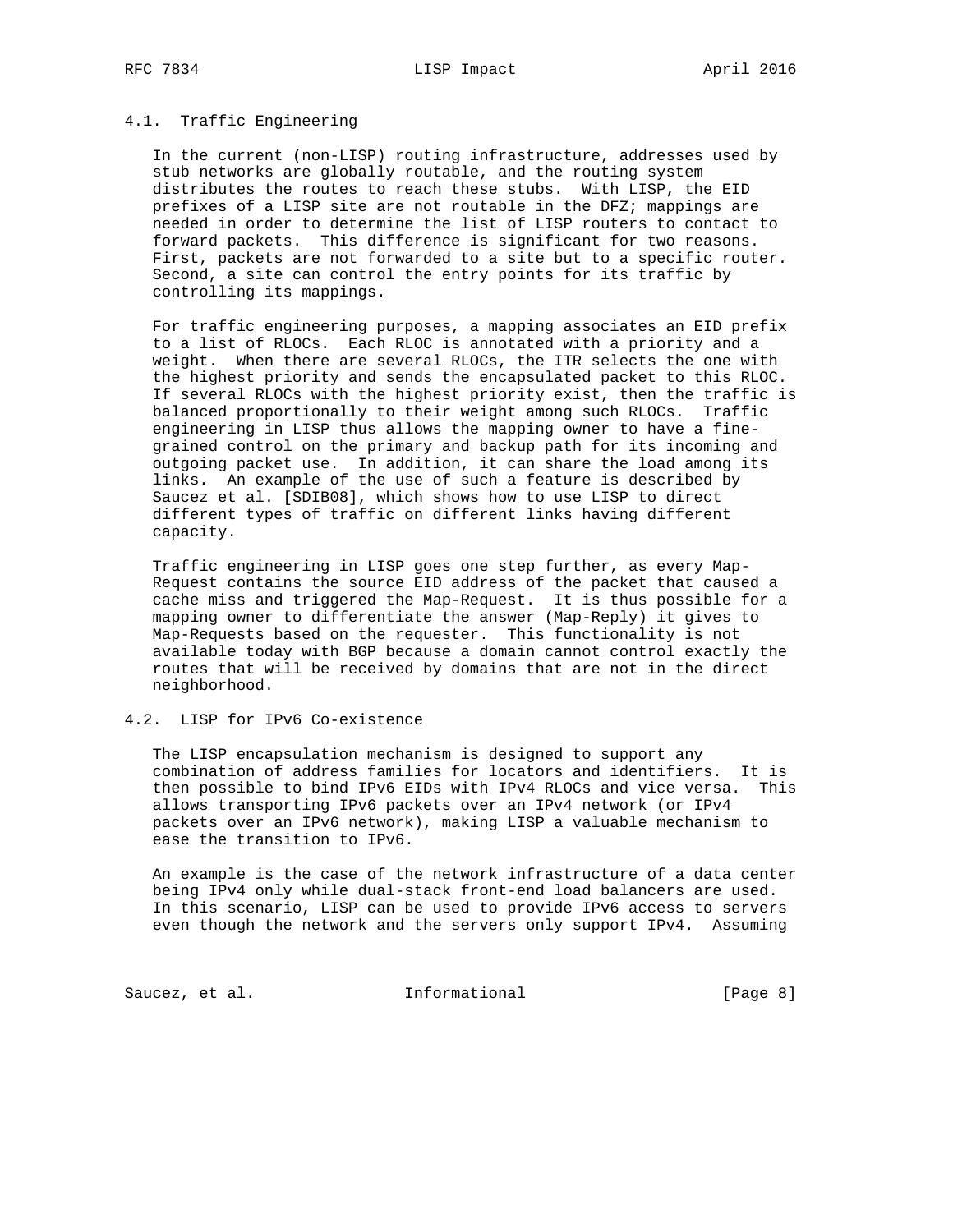that the data center's ISP offers IPv6 connectivity, the data center only needs to deploy one (or more) xTR(s) at its border with the ISP and one (or more) xTR(s) directly connected to the load balancers. The xTR(s) at the ISP's border tunnels IPv6 packets over IPv4 to the xTR(s) directly attached to the load balancer. The load balancer's xTR de-encapsulates the packets and forwards them to the load balancer, which act as a proxy, translating each IPv6 packet into an IPv4 packet. IPv4 packets are then sent to the appropriate servers. Similarly, when the server's response arrives at the load balancer, the packet is translated back into an IPv6 packet and forwarded to its xTR(s), which in turn will tunnel it back, over the IPv4-only infrastructure, to an xTR connected to the ISP. The packet is then de-encapsulated and forwarded to the ISP natively in IPv6.

#### 4.3. Inter-domain Multicast

 LISP has native support for multicast [RFC6831]. From the data-plane perspective, at a multicast-enabled xTR, an EID-sourced multicast packet is encapsulated in another multicast packet and subsequently forwarded in an RLOC-level distribution tree. Therefore, xTRs must participate in both EID and RLOC-level distribution trees. Control plane wise, since group addresses have no topological significance, they need not be mapped. It is worth noting that, to properly function, LISP-Multicast requires that inter-domain multicast be available.

 LISP Replication Engineering (LISP-RE) [LISP-RE] [CDM12] leverages LISP messages [LISP-MULTI-SIGNALING] for multicast state distribution to construct xTR-based inter-domain multicast distribution trees when inter-domain multicast support is not available. Simulations of three different management strategies for low-latency content delivery show that such overlays can support thousands of member xTRs, support hundreds of thousands of end hosts, and deliver content at latencies close to unicast ones [CDM12]. It was also observed that high client churn has a limited impact on performance and management overhead.

 Similar to LISP-RE, "Signal-Free LISP Multicast" [LISP-SFM] can be used when the core network does not provide multicast support. But instead of using signaling to build inter-domain multicast trees, signal-free exclusively leverages the map server for multicast state storage and distribution. As a result, the source ITR generally performs head-end replication, but it might also be used to emulate LISP-RE distribution trees.

Saucez, et al. 1nformational [Page 9]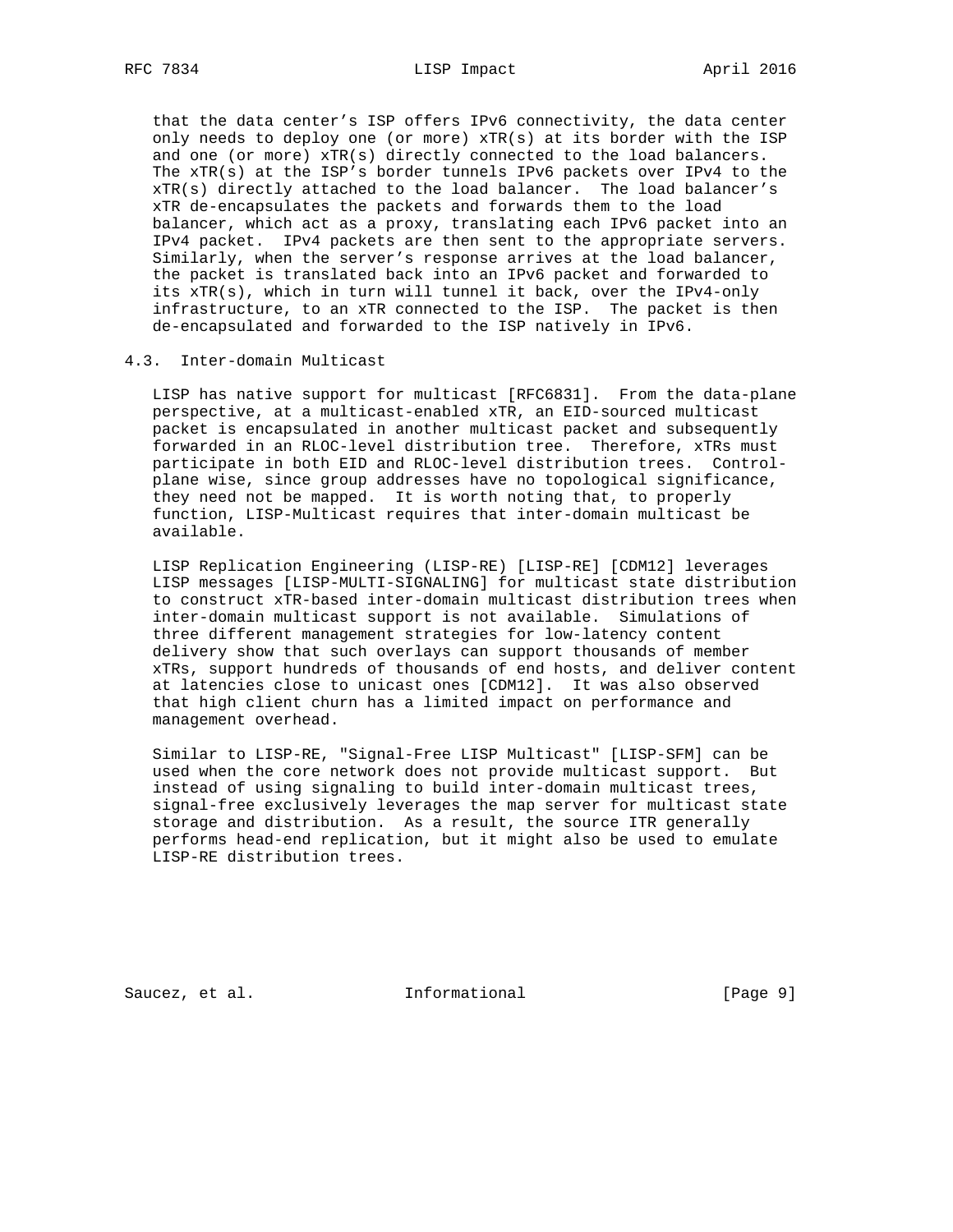5. Impact of LISP on Operations and Business Models

 Numerous implementation efforts ([IOSNXOS], [OpenLISP], [LISPmob], [LISPClick], [LISPcp], and [LISPfritz]) have been made to assess the specifications, and additionally, interoperability tests [Was09] have been successful. A worldwide large deployment in the international lisp4.net testbed, which is currently composed of nodes running at least three different implementations, will allow us to learn further operational aspects related to LISP.

 The following sections distinguish the impact of LISP on LISP sites from the impact on non-LISP sites.

5.1. Impact on Non-LISP Traffic and Sites

 LISP has no impact on traffic that has neither LISP origin nor LISP destination. However, LISP can have a significant impact on traffic between a LISP site and a non-LISP site. Traffic between a non-LISP site and a LISP site is subject to the same issues as those observed for LISP-to-LISP traffic but also has issues specific to the transition mechanism that allow the LISP site to exchange packets with a non-LISP site [RFC6832] [RFC7215].

 The transition requires setup of proxy tunnel routers (PxTRs). Proxies cause what is referred to as path stretch (i.e., a lengthening of the path compared to the topological shortest path) and make troubleshooting harder. There are still questions related to PxTRs that need to be answered:

- o Where to deploy PxTRs? The placement in the topology has an important impact on the path stretch.
- o How many PxTRs? The number of PxTRs has a direct impact on the load and the impact of the failure of a PxTR on the traffic.
- o What part of the EID space? Will all the PxTRs be proxies for the whole EID space, or will it be segmented between different PxTRs?
- o Who operates PxTRs? An important question to answer is related to the entities that will deploy PxTRs: how will they manage their additional Capital Expenditure (CAPEX) / Operating Expenses (OPEX) associated with PxTRs? How will the traffic be carried with respect to security and privacy?

 A PxTR will also normally advertise in BGP the EID prefix for which they are proxies. However, if proxies are managed by different entities, they will belong to different ASes. In this case, we need to be sure that this will not cause Multi-Origin AS (MOAS) issues

Saucez, et al. 1nformational [Page 10]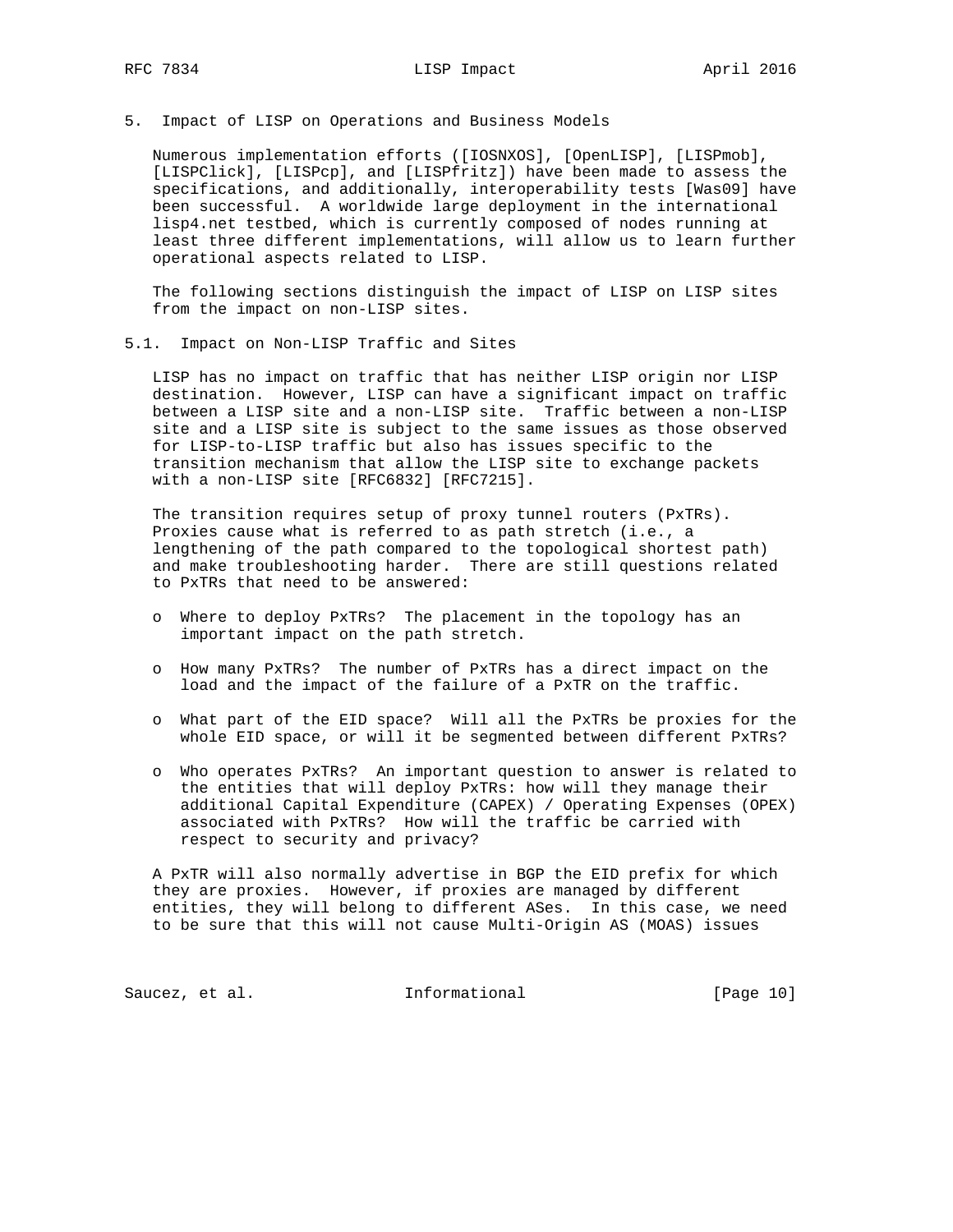that could negatively influence routing. Moreover, it is important to ensure that the way EID prefixes will be de-aggregated by the proxies will remain reasonable so as not to contribute to BGP scalability issues.

5.2. Impact on LISP Traffic and Sites

 LISP is a protocol based on the map-and-encap paradigm, which has the positive impacts that we have summarized in the above sections. However, LISP also has impacts on operations:

- MTU issue: As LISP uses encapsulation, the MTU is reduced; this has implications on potentially all of the traffic. However, in practice, on the lisp4.net network, no major issue due to the MTU has been observed. This is probably due to the fact that current end-host stacks are well designed to deal with the problem of MTU.
- Resiliency issue: The advantage of flexibility and control offered by the Locator/ID separation comes at the cost of increasing the complexity of the reachability detection. Indeed, identifiers are not directly routable and have to be mapped to locators, but a locator may be unreachable while others are still reachable. This is an important problem for any tunnel-based solution. In the current Internet, packets are forwarded independently of the border router of the network meaning that, in case of the failure of a border router, another one can be used. With LISP, the destination RLOC specifically designates one particular ETR; hence, if this ETR fails, the traffic is dropped, even though other ETRs are available for the destination site. Another resiliency issue is linked to the fact that mappings are learned on demand. When an ITR fails, all its traffic is redirected to other ITRs that might not have the mappings requested by the redirected traffic. Existing studies [SKI12] [SD12] show, based on measurements and traffic traces, that failure of ITRs and RLOC are infrequent but that when such failure happens, a critical number of packets can be dropped. Unfortunately, the current techniques for LISP resiliency, based on monitoring or probing, are not rapid enough (failure recovery on the order of a few seconds). To tackle this issue, [LISP-PRESERVE] and [LISP-ITR-GRACEFUL] propose techniques based on local failure detection and recovery.
- Middleboxes/filters: Because of the increasingly common use of encryption as a response to pervasive monitoring [RFC7258] with LISP providing the option to encrypt traffic between xTRs [LISP-CRYPTO], middleboxes are increasingly likely to be unable to understand encapsulated traffic, which can cause them to drop legitimate packets. In addition, LISP allows triangular or even

Saucez, et al. 1nformational [Page 11]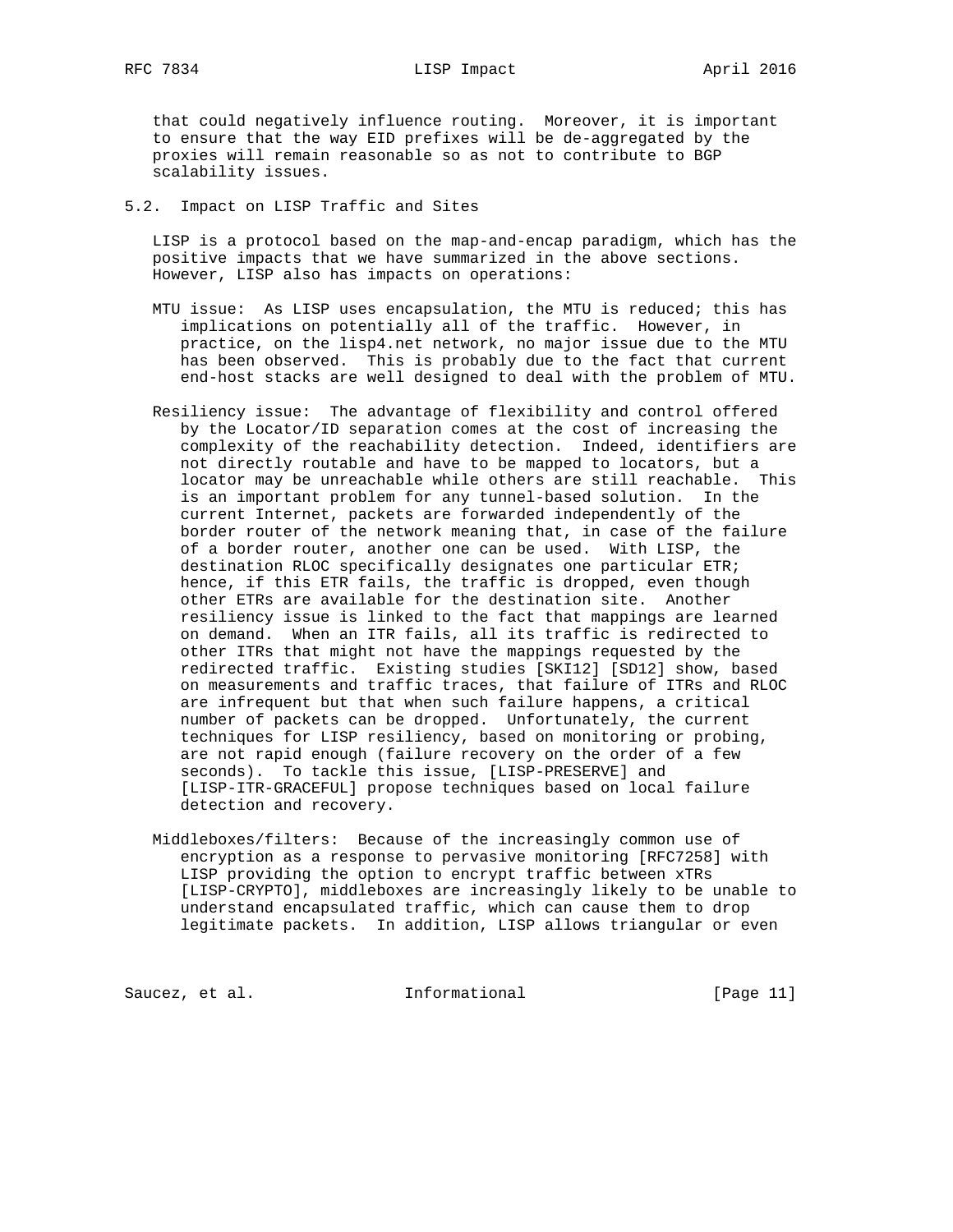rectangular routing, so it is difficult to maintain a correct state even if the middlebox understands LISP. Finally, filtering may also have problems because they may think only one host is generating the traffic (the ITR), as long as it is not de-encapsulated. To deal with LISP encapsulation, LISP-aware firewalls that inspect inner LISP packets are proposed [lispfirewall].

- Troubleshooting/debugging: The major issue that LISP experimentation has shown is the difficulty of troubleshooting. When there is a problem in the network, it is hard to pinpoint the reason as the operator only has a partial view of the network. The operator can see what is in its EID-to-RLOC cache/database and can try to obtain what is potentially elsewhere by querying the Map Resolvers, but the knowledge remains partial. On top of that, ICMP packets only carry the first few tens of bytes of the original packet, which means that when an ICMP arrives at the ITR, it might not contain enough information to allow correct troubleshooting. Deployment in the beta network has shown that LISP+ALT [RFC6836] was not easy to maintain and control [CCR13], which explains the migration to LISP-DDT [LISP-DDT], based on a massively distributed and hierarchical approach [CCR13].
- Business/operational related: Iannone et al. [IL10] have shown that there are economical incentives to migrate to LISP; however, some questions remain. For example, how will the EIDs be allocated to allow aggregation and hence scalability of the mapping system? Who will operate the mapping system infrastructure and for what benefits? What if several operators run different mapping systems? How will they interoperate or share mapping information?

 Reachability: The overhead related to RLOC reachability mechanisms is not known.

6. Security Considerations

 A thorough security and threat analysis of LISP is carried out in detail in [RFC7835]. For LISP and other Internet technologies, most of the threats can be mitigated using Best Current Practices, meaning with careful deployment and configuration (e.g., filter), by activating only features that are really necessary in the deployment, and by verifying all the information obtained from third parties. Unless gleaning (Section 6 of [RFC6830] and Section 3.1 of [RFC7835]) features are used, the LISP data plane shows the same level of security as other IP-over-IP technologies. From a security perspective, the control plane remains the critical part of the LISP architecture. To mitigate the threats on the mapping system, authentication should be used for all control-plane messages. The

Saucez, et al. 1nformational [Page 12]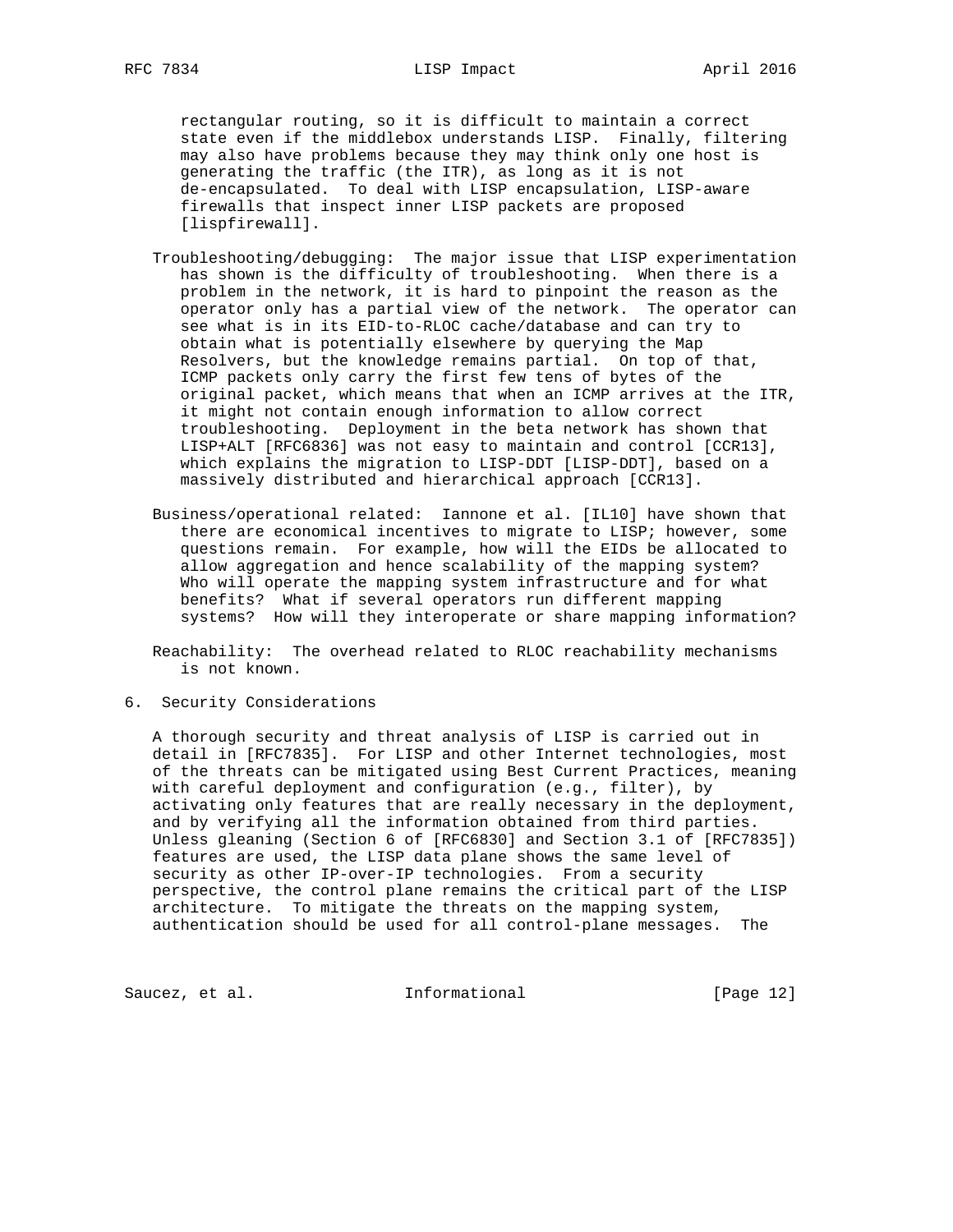current specification defines security mechanisms [RFC6836] [LISP-SEC] that can reduce threats in open network environments. The LISP specification defines a generic authentication data field for control-plane messages [RFC6836], which could be used for a general authentication mechanism for the LISP control plane while staying backward compatible.

- 7. References
- 7.1. Normative References
	- [RFC6830] Farinacci, D., Fuller, V., Meyer, D., and D. Lewis, "The Locator/ID Separation Protocol (LISP)", RFC 6830, DOI 10.17487/RFC6830, January 2013, <http://www.rfc-editor.org/info/rfc6830>.
	- [RFC6831] Farinacci, D., Meyer, D., Zwiebel, J., and S. Venaas, "The Locator/ID Separation Protocol (LISP) for Multicast Environments", RFC 6831, DOI 10.17487/RFC6831, January 2013, <http://www.rfc-editor.org/info/rfc6831>.
	- [RFC6832] Lewis, D., Meyer, D., Farinacci, D., and V. Fuller, "Interworking between Locator/ID Separation Protocol (LISP) and Non-LISP Sites", RFC 6832, DOI 10.17487/RFC6832, January 2013, <http://www.rfc-editor.org/info/rfc6832>.
	- [RFC6833] Fuller, V. and D. Farinacci, "Locator/ID Separation Protocol (LISP) Map-Server Interface", RFC 6833, DOI 10.17487/RFC6833, January 2013, <http://www.rfc-editor.org/info/rfc6833>.
	- [RFC6834] Iannone, L., Saucez, D., and O. Bonaventure, "Locator/ID Separation Protocol (LISP) Map-Versioning", RFC 6834, DOI 10.17487/RFC6834, January 2013, <http://www.rfc-editor.org/info/rfc6834>.
	- [RFC6836] Fuller, V., Farinacci, D., Meyer, D., and D. Lewis, "Locator/ID Separation Protocol Alternative Logical Topology (LISP+ALT)", RFC 6836, DOI 10.17487/RFC6836, January 2013, <http://www.rfc-editor.org/info/rfc6836>.
	- [RFC7215] Jakab, L., Cabellos-Aparicio, A., Coras, F., Domingo- Pascual, J., and D. Lewis, "Locator/Identifier Separation Protocol (LISP) Network Element Deployment Considerations", RFC 7215, DOI 10.17487/RFC7215, April 2014, <http://www.rfc-editor.org/info/rfc7215>.

Saucez, et al. 100 mm = Informational [Page 13]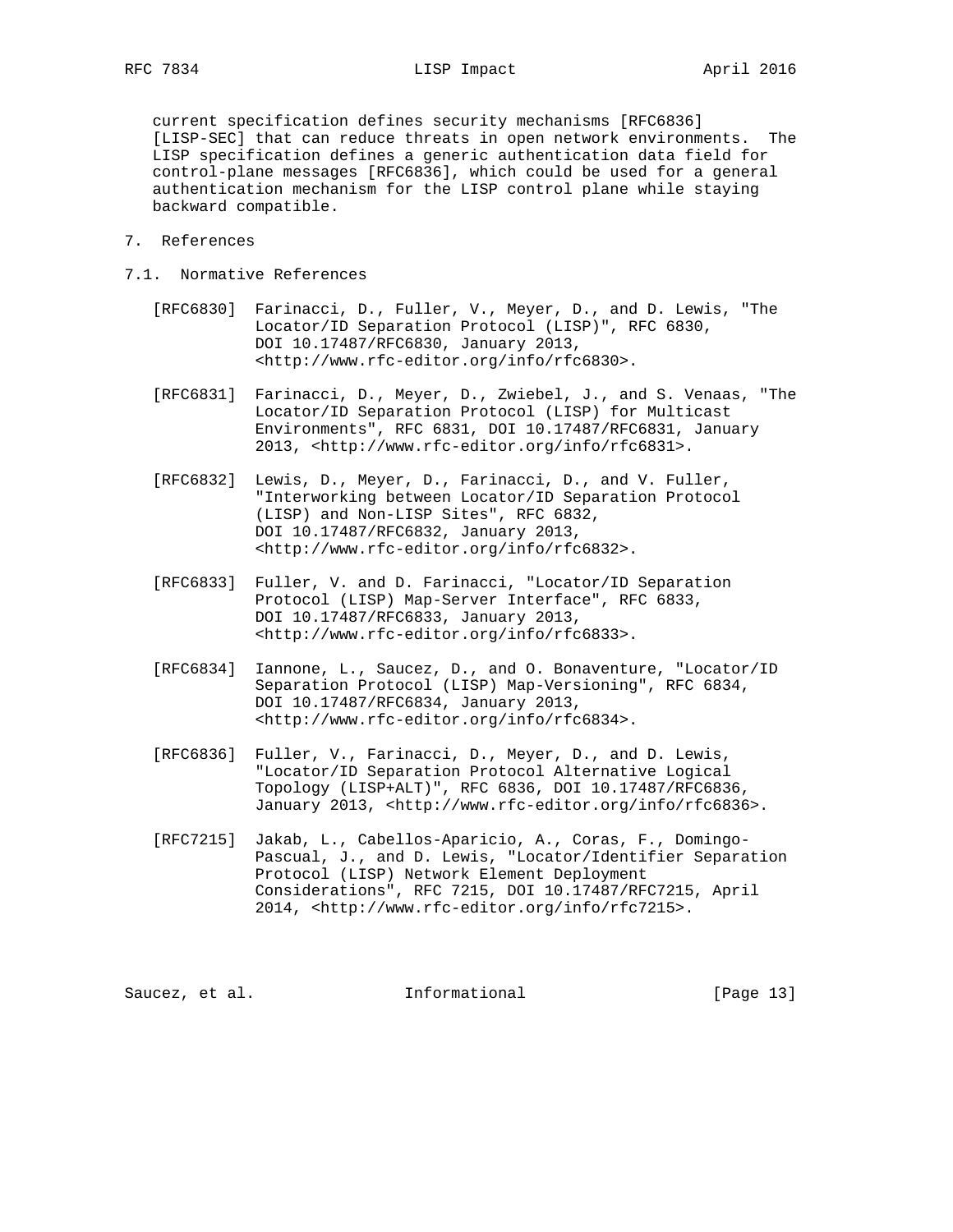[RFC7835] Saucez, D., Iannone, L., and O. Bonaventure, "Locator/ID Separation Protocol (LISP) Threat Analysis", RFC 7835, DOI 10.17487/RFC7835, April 2016, <http://www.rfc-editor.org/info/rfc7835>.

#### 7.2. Informative References

- [CCR13] Saucez, D., Iannone, L., and B. Donnet, "A First Measurement Look at the Deployment and Evolution of the Locator/ID Separation Protocol", ACM SIGCOMM Computer Communication Review, Vol. 43, Issue 2, pp. 37-43, DOI 10.1145/2479957.2479963, April 2013.
- [CDLC] Coras, F., Domingo, J., Lewis, D., and A. Cabellos, "An Analytical Model for Loc/ID Mappings Caches", IEEE/ACM Transactions on Networking, Vol. 24, Issue 1, pp. 506-516, DOI 10.1109/TNET.2014.2373398, February 2014.
- [CDM12] Coras, F., Domingo-Pascual, J., Maino, F., Farinacci, D., and A. Cabellos-Aparicio, "Lcast: Software-defined Inter- Domain Multicast", Computer Networks, Vol. 59, pp. 153-170, DOI 10.1016/j.bjp.2013.10.010, February 2014.
- [ConteXtream]

 ConteXtream Software Company, , "SDN and NFV solutions for carrier networks. (Further details on LISP only through private inquiry.)", <http://www.contextream.com>.

- [IB07] Iannone, L. and O. Bonaventure, "On the cost of caching locator/ID mappings", in Proceedings of ACM CoNEXT 2007, DOI 0.1145/1364654.1364663, December 2007.
- [IL10] Iannone, L. and T. Leva, "Modeling the economics of Loc/ID Split for the Future Internet", IOS Press, pp. 11-20, DOI 10.3233/978-1-60750-539-6-11, May 2010.
- [IOSNXOS] Cisco Systems Inc., "Locator/ID Separation Protocol (LISP)", 2015, <http://lisp4.cisco.com>.
- [KIF13] Kim, J., Iannone, L., and A. Feldmann, "Caching Locator/ID mappings: An experimental scalability analysis and its implications", Computer Networks, Vol. 57, Issue 4, DOI 10.1016/j.comnet.2012.11.007, March 2013.

[LISP-CRYPTO]

 Farinacci, D. and B. Weis, "LISP Data-Plane Confidentiality", Work in Progress, draft-ietf-lisp-crypto-03, September 2015.

Saucez, et al. 10 Informational [Page 14]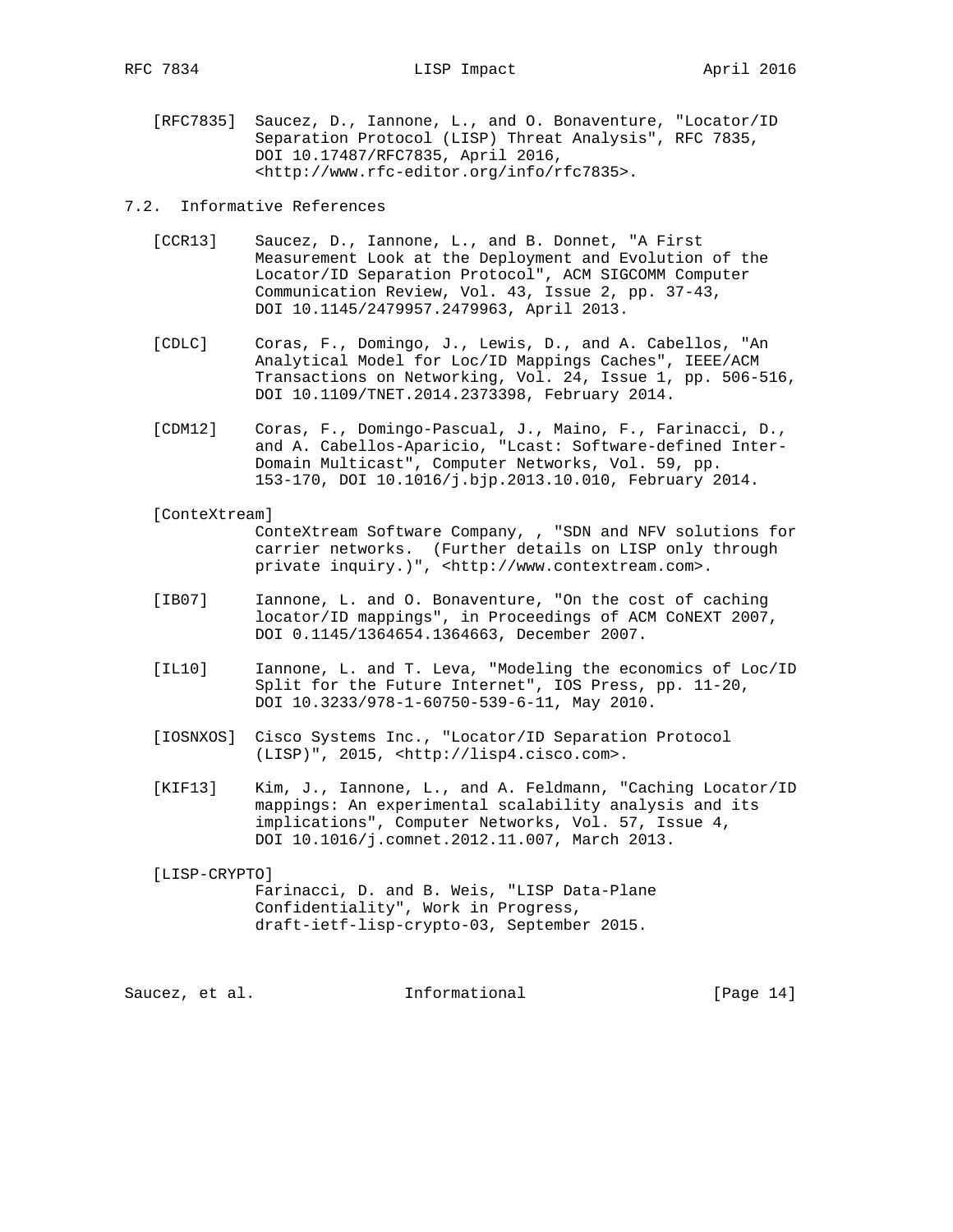[LISP-DDT] Fuller, V., Lewis, D., Ermagan, V., and A. Jain, "LISP Delegated Database Tree", Work in Progress, draft-ietf-lisp-ddt-03, April 2015.

[LISP-ITR-GRACEFUL]

 Saucez, D., Bonaventure, O., Iannone, L., and C. Filsfils, "LISP ITR Graceful Restart", Work in Progress, draft-saucez-lisp-itr-graceful-03, December 2013.

#### [LISP-LCAF]

 Farinacci, D., Meyer, D., and J. Snijders, "LISP Canonical Address Format (LCAF)", Work in Progress, draft-ietf-lisp-lcaf-12, September 2015.

- [LISP-MN] Farinacci, D., Lewis, D., Meyer, D., and C. White, "LISP Mobile Node", Work in Progress, draft-meyer-lisp-mn-14, July 2015.
- [LISP-MULTI-SIGNALING] Farinacci, D. and M. Napierala, "LISP Control-Plane Multicast Signaling", Work in Progress, draft-farinacci lisp-mr-signaling-06, February 2015.
- [LISP-PRESERVE]

 Bonaventure, O., Francois, P., and D. Saucez, "Preserving the reachability of LISP ETRs in case of failures", Work in Progress, draft-bonaventure-lisp-preserve-00, July 2009.

- [LISP-RE] Coras, F., Cabellos-Aparicio, A., Domingo-Pascual, J., Maino, F., and D. Farinacci, "LISP Replication Engineering", Work in Progress, draft-coras-lisp-re-08, November 2015.
- [LISP-SEC] Maino, F., Ermagan, V., Cabellos-Aparicio, A., and D. Saucez, "LISP-Security (LISP-SEC)", Work in Progress, draft-ietf-lisp-sec-10, October 2015.
- [LISP-SFM] Moreno, V. and D. Farinacci, "Signal-Free LISP Multicast", Work in Progress, draft-ietf-lisp-signal-free multicast-01, April 2016.
- [LISP-TE] Farinacci, D., Kowal, M., and P. Lahiri, "LISP Traffic Engineering Use-Cases", Work in Progress, draft-farinacci-lisp-te-10, September 2015.

Saucez, et al. 100 mm = Informational [Page 15]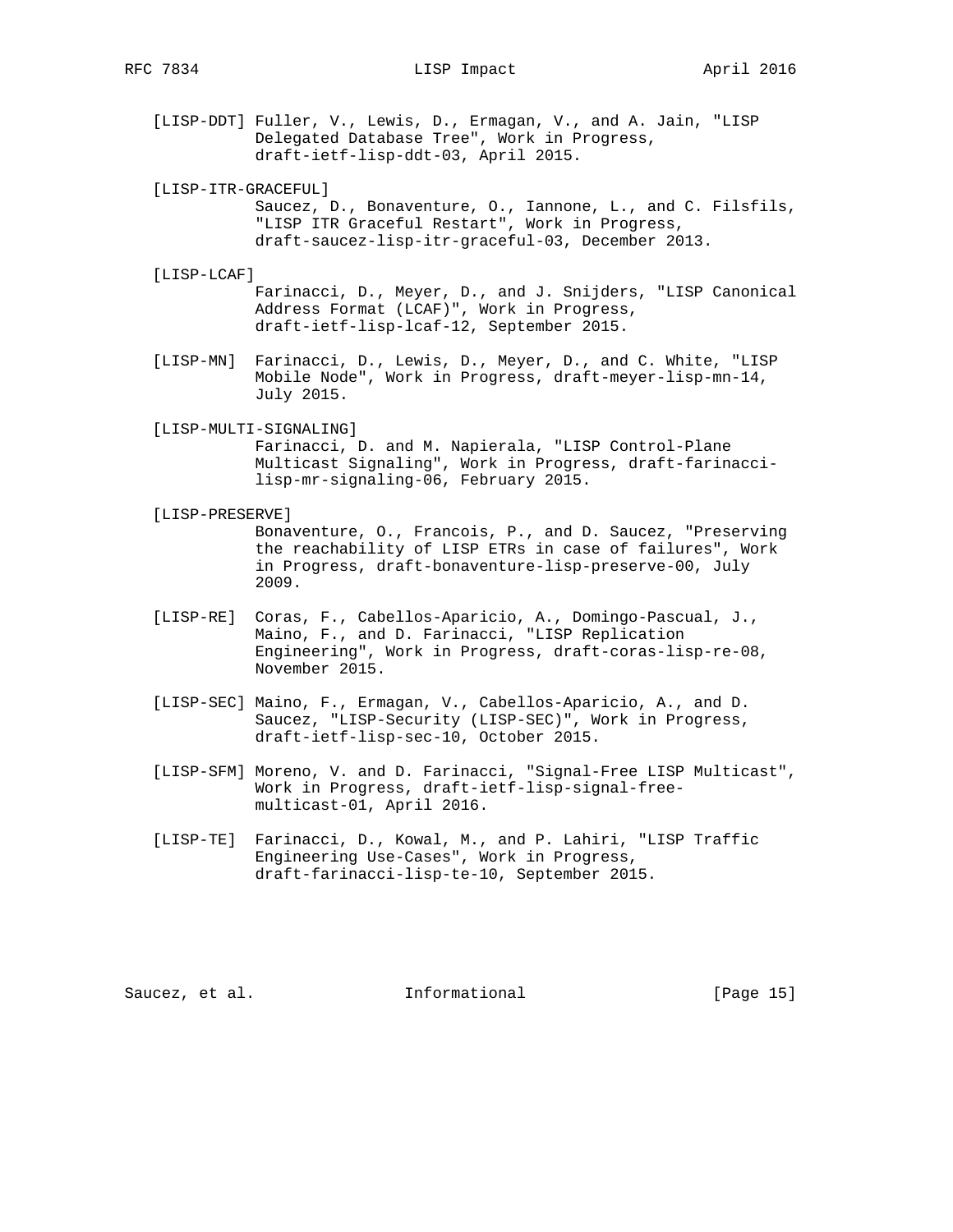[LISPClick] Saucez, D. and V. Nguyen, "LISP-Click: A Click implementation of the Locator/ID Separation Protocol", 1st Symposium on Click Modular Router, November 2009, <http://hdl.handle.net/2078.1/79067>. [LISPcp] "LIP6-LISP open source project", 2014, <https://github.com/lip6-lisp>. [lispfirewall] "LISP and Zone-Based Firewalls Integration and Interoperability", 2014, <http://www.cisco.com/c/en/us/td/docs/ios-xml/ios/ sec\_data\_zbf/configuration/xe-3s/sec-data-zbf-xe-book/ sec-zbf-lisp-inner-pac-insp.html>. [LISPfritz] "Unsere FRITZ!Box-Produkte", 2014, <http://avm.de/produkte/fritzbox/>. [LISPmob] "An open-source LISP implementation for Linux, Android and OpenWRT", 2015, <http://lispmob.org>. [OpenLISP] "The OpenLISP Project", 2013, <http://www.openlisp.org>. [QIdLB07] Quoitin, B., Iannone, L., de Launois, C., and O. Bonaventure, "Evaluating the Benefits of the Locator/ Identifier Separation", in Proceedings of MobiArch, Article No. 5, DOI 10.1145/1366919.1366926, August 2007. [RFC4984] Meyer, D., Ed., Zhang, L., Ed., and K. Fall, Ed., "Report from the IAB Workshop on Routing and Addressing", RFC 4984, DOI 10.17487/RFC4984, September 2007, <http://www.rfc-editor.org/info/rfc4984>.

- [RFC7258] Farrell, S. and H. Tschofenig, "Pervasive Monitoring Is an Attack", BCP 188, RFC 7258, DOI 10.17487/RFC7258, May 2014, <http://www.rfc-editor.org/info/rfc7258>.
- [S11] Saucez, D., "Mechanisms for Interdomain Traffic Engineering with LISP", PhD Thesis, Universite catholique de Louvain, September 2011, <http://hdl.handle.net/2078.1/92231>.
- [SD12] Saucez, D. and B. Donnet, "On the Dynamics of Locators in LISP", in Proceedings of IFIP/TC6 Networking, pp. 385-396, DOI 10.1007/978-3-642-30045-5\_29, May 2012.

Saucez, et al. 10 Informational [Page 16]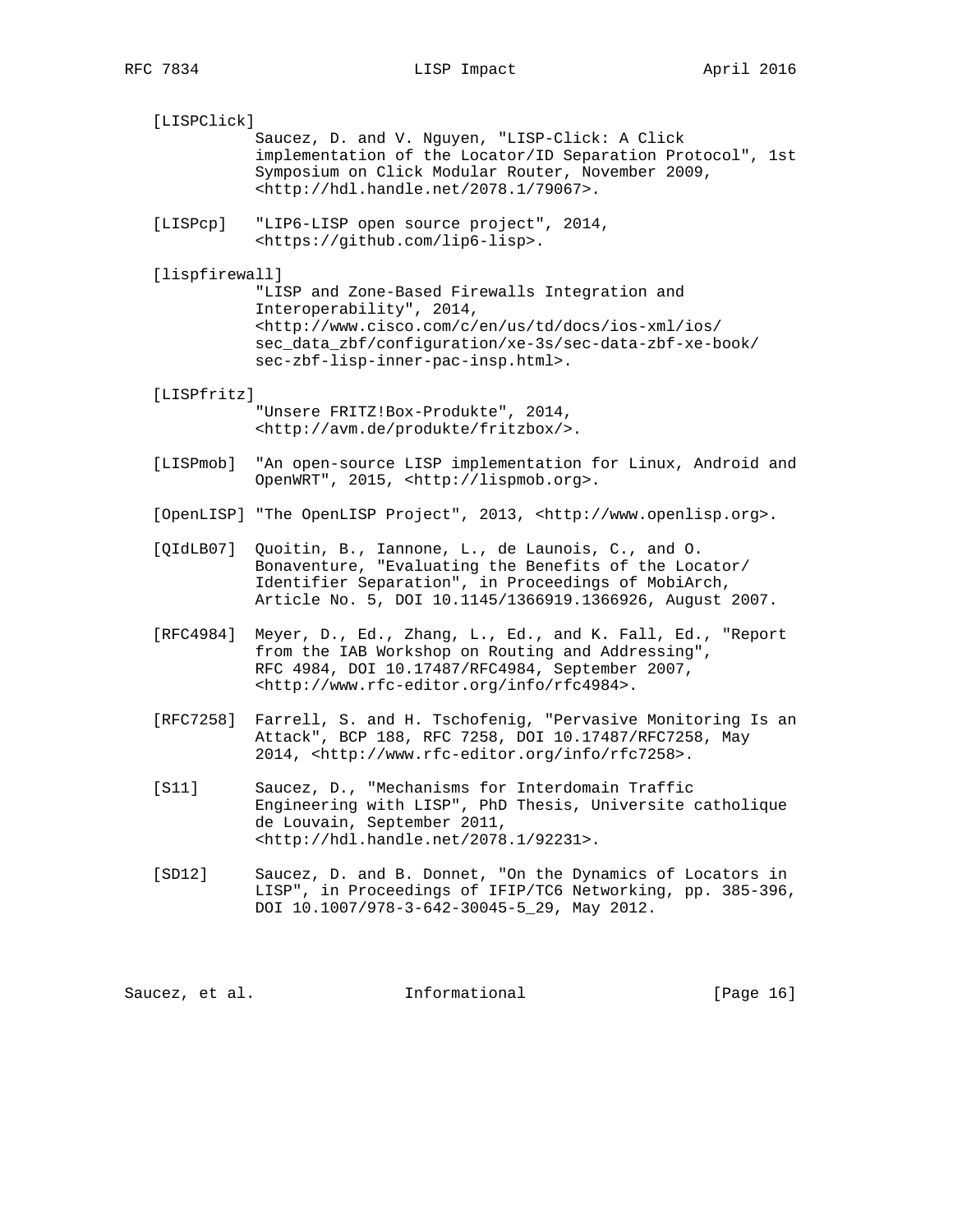- [SDIB08] Saucez, D., Donnet, B., Iannone, L., and O. Bonaventure, "Interdomain Traffic Engineering in a Locator/Identifier Separation Context", in Proceedings of Internet Network Management Workshop, DOI 10.1109/INETMW.2008.4660330, October 2008.
- [SKI12] Saucez, D., Kim, J., Iannone, L., Bonaventure, O., and C. Filsfils, "A Local Approach to Fast Failure Recovery of LISP Ingress Tunnel Routers", in Proceedings of IFIP Networking 2012, pp. 397-408, DOI 10.1007/978-3-642-30045-5\_30, May 2012.
- [Was09] Wasserman, M., "LISP Interoperability Testing", IETF 76, LISP WG Presentation, November 2009.

#### Acknowledgments

 Thanks to Deborah Brungard, Ben Campbell, Spencer Dawkins, Stephen Farrel, Wassim Haddad, Kathleen Moriarty, and Hilarie Orman for their thorough reviews, comments, and suggestions.

 The people that contributed to this document are Alia Atlas, Sharon Barkai, Ron Bonica, Ross Callon, Vince Fuller, Joel Halpern, Terry Manderson, and Gregg Schudel.

 The work of Luigi Iannone has been partially supported by the ANR 13 INFR 0009 LISP-Lab Project <http://www.lisp-lab.org>.

Saucez, et al. 1nformational [Page 17]